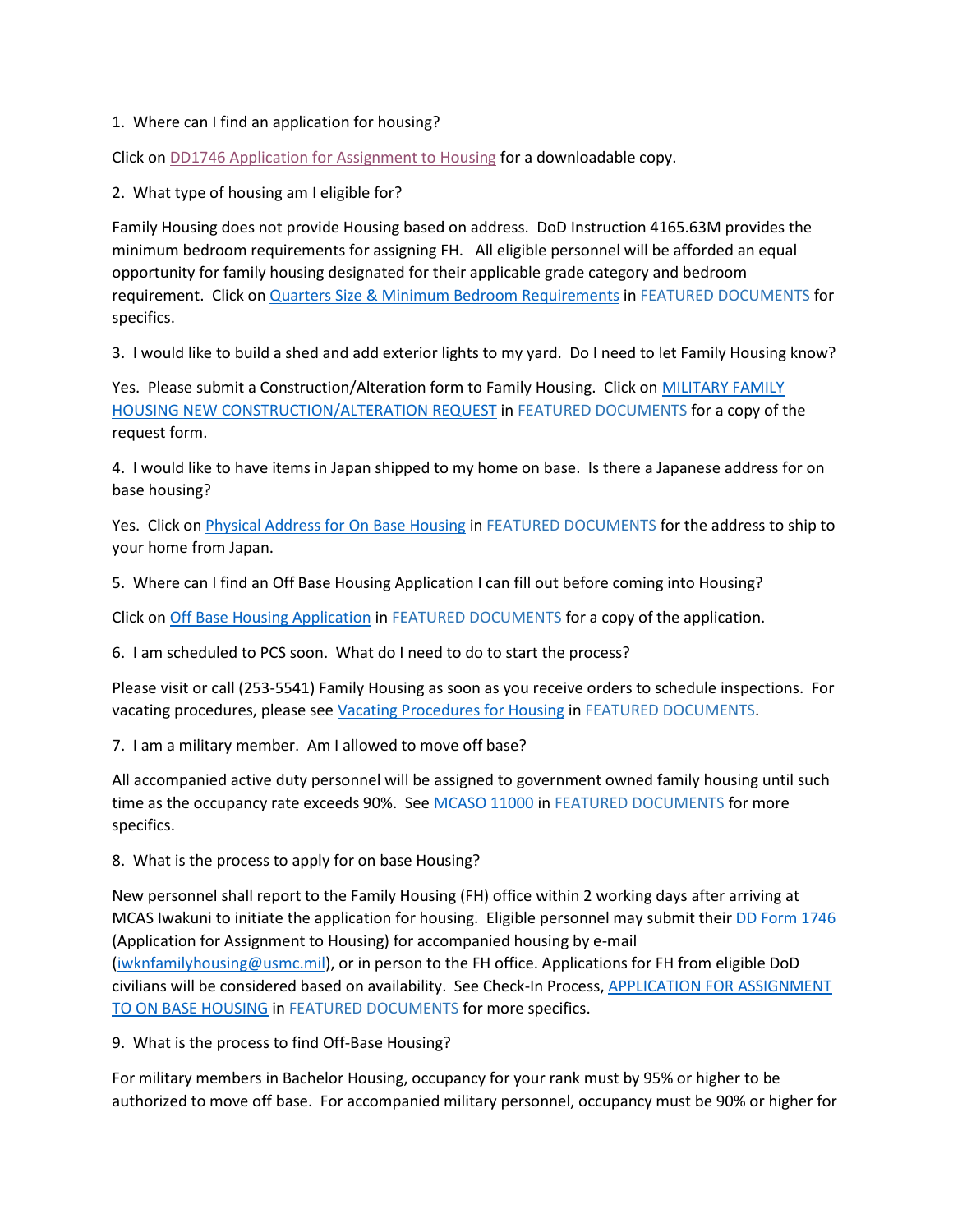your rank. Unless on the Key & Essential list, civilians may find housing off base. For the complete process, see [OFF-BASE HOUSING PROCESS](https://www.mcasiwakuni.marines.mil/Portals/112/Docs/MFH/PROCESS_FOR_OFF-BASE_HOUSING.pdf) in FEATURED DOCUMENTS.

10. Where can I find the floor plans for Family Housing?

For floor plans, see Floor Plans in FEATURED DOCUMENTS.

11. Where am I expected to live in MCAS Iwakuni?

There are three main housing areas on MCAS Iwakuni: Main Base, Monzen, and Atago Housing Area. Main Base and Monzen mixed rank. Atago Housing Area covers Senior Enlisted, Company Grade, and Field Grade billets. Maps of all areas can be found in [Main Base, Monzen, and Atago Housing Area](https://www.mcasiwakuni.marines.mil/Portals/112/Docs/MFH/Housing_Areas_Driving_Time.pdf) link in FEATURED DOCUMENTS.

12. What type of Loaner Furniture support does Family Housing provide to those inbound or outbound?

Individuals eligible to reside in FH are able to apply for loaner furniture/appliance support. Temporary loaner furnishings may be provided for accompanied personnel for short periods of time pending receipt of in-transit personally owned furnishings.

Accompanied DoD civilian employees entitled to LQA are eligible for loaner furniture/appliance support depending on availability.

Unmarried members who become pregnant or acquire command-sponsored family members may be provided temporary loaner furnishings to support a move into FH on or off-base.

Outbound personnel are limited to 14-days use of loaner furniture when available. It is recommended that personnel verify with Family Housing the availability of loaner furniture and to schedule HHG pickup no earlier than 21-24 days prior to scheduled departure date when loaner furniture is available. If loaner furniture no available, recommend scheduling HHG's prior to going into TLF. [Loaner Furniture](https://www.mcasiwakuni.marines.mil/Portals/112/Docs/MFH/Loaner_Furniture_Policy.pdf)  [Policy](https://www.mcasiwakuni.marines.mil/Portals/112/Docs/MFH/Loaner_Furniture_Policy.pdf) can be found in FEATURED DOCUMENTS.

13. What is MCAS Iwakuni's policy on domestic animals and registration and control?

Click [III MEF MCIPACO](https://www.mcasiwakuni.marines.mil/Portals/112/Docs/MFH/MCIPACO_10570.1.pdf) in FEAUTURED DOCUMENTS for specifics on Domestic Animals and Registration and Control.

14. Do you have information on Schools aboard MCAS Iwakuni?

Click FEATURED LINKS for specific schools link.

15. I'm new to Iwakuni. Where can I find information about Iwakuni and the installation?

Se[e New to Iwakuni](https://mccsiwakuni.com/home/marine-family/cultural-relocation-resources/new-to-iwakuni/) link in FEATURED LINKS.

16. Where can I get additional information regarding the installation?

Click Get t[o Know the Installation](https://installations.militaryonesource.mil/military-installation/marine-corps-air-station-iwakuni) in FEATURED LINKS.

17. Where can I get information regarding power requirements, telephone, internet, television, drivers license, lodging, house hold goods, and planning my move?

Click on th[e Referral and Relocation Assistance](http://www.mcasiwakuni.marines.mil/Organizations/Station/Facilities/Military-Housing-Division-210805/Military-Family-Housing/Referral-and-Relocation-Assistance/) link in SUPPORT SERVICES.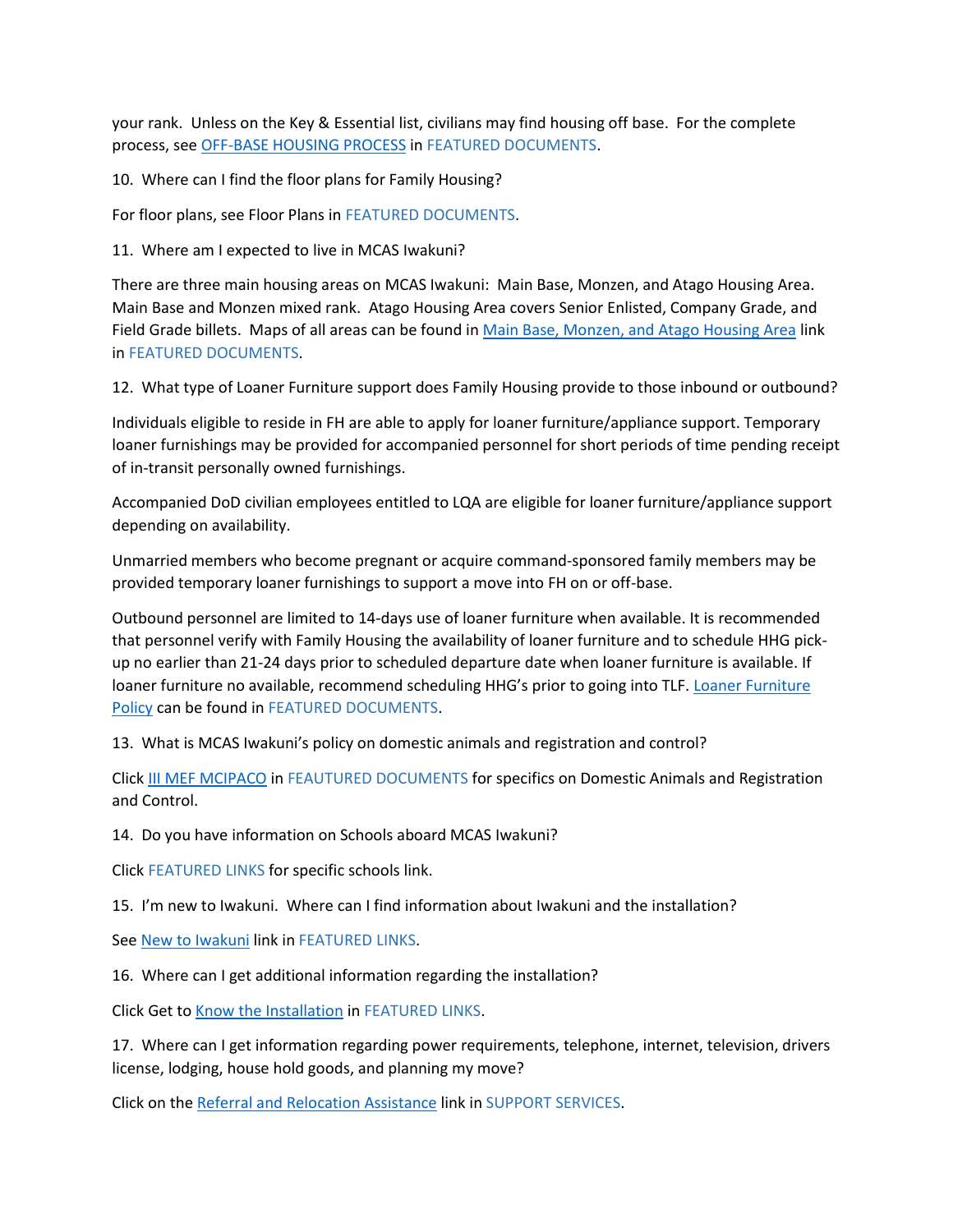18. Are there unacceptable reasons for refusing housing on or off base?

Yes. See [TLA Information](https://www.mcasiwakuni.marines.mil/Portals/112/Docs/MFH/TLA.pdf) in FEATURED DOCUMENTS.

The following list provides some common reasons cited for refusing available housing. These reasons are not acceptable for the purpose of continuing TLA entitlement. This list consists of only the most common unacceptable reasons cited in previous claims; therefore, it is not all encompassing.

a. Housing is too small. Most local housing is smaller than American homes. The qualifying factor is if the dwelling has an adequate number of bedrooms for the size of the family.

b. Housing not located near a DoD school bus stop.

c. Housing too far from a spouse's place of employment.

d. Housing is dirty. The government (on-base) or the landlord (off-base) is required to clean the dwelling to the standard that it will pass the Housing Office's inspection. If the home does not meet cleanliness standards it should be reported to the Housing Office.

e. Housing is too far from the Service Member's place of work. See commuting distance definition in III MEF/MCIPAC-MCBBO 7220.lA.

f. Too noisy. If it is government housing or off-base housing that passed the Housing Office inspection, it is considered adequate.

19. Are there base appearance standards on base families should follow?

Yes. The intent of this effort is promote visual order and architectural consistency. The ultimate success of this intent is dependent upon the commitment of Housing Residents working as a team in implementing the MCASI standards. For specifics, please see the [Base Appearance Standards](https://www.mcasiwakuni.marines.mil/Portals/112/Docs/MFH/Base_Appearance_Standards_Supplement_20210826.pdf)  [Supplement](https://www.mcasiwakuni.marines.mil/Portals/112/Docs/MFH/Base_Appearance_Standards_Supplement_20210826.pdf) in FEATURED DOCUMENTS.

20. Is there a source to provide helpful information and clarity to our roles and responsibilities as residents to our families while occupying on base housing at MCASI Main Base, Monzen District, and Atago Hills?

Yes, the [MCASI Family Housing Handbook.](https://www.mcasiwakuni.marines.mil/Portals/112/Docs/MFH/Family_Housing_Handbook_20210826.pdf) Marine Corps Air Station Iwakuni (MCASI) FAMILY HOUSING RESIDENT HANDBOOK is maintained and distributed by the Facilities Department, Military Housing Division in both paper and electronic formats. The purpose of this Handbook is to provide helpful information and clarity to your roles and responsibilities as a resident to our families while occupying on base housing at MCASI Main Base, Monzen District, and Atago Hills. This Handbook also highlights the responsibility of various MCASI stakeholders and service providers in enforcing the standard of living at this premier overseas installation. Should any information contained in this Handbook conflict with higher directives, orders, and instructions, the more restrictive policies shall take precedence.

Click on th[e MCASI Family Housing Handbook](https://www.mcasiwakuni.marines.mil/Portals/112/Docs/MFH/Family_Housing_Handbook_20210826.pdf) in FEATURED DOCUMENTS for a downloadable copy.

21. Is their guidance on Garbage Separation for Atago Hills and Main Base residents?

Yes. All trash must be separated by category and placed in clear trash bags; colored bags are not authorized. For further instruction, click on [Garbage Separation Guide Atago Hills](https://www.mcasiwakuni.marines.mil/Portals/112/Docs/fac/env/Garbage_Separation_Guide_Atago_Hills.pdf?ver=Q4pZjiMFBcI6iH5t1BfXDg%3d%3d) or Garbage Separation [Guide Main Base Residents](https://www.mcasiwakuni.marines.mil/Portals/112/Docs/fac/env/Garbage_Separation_Guide_Main_Base.pdf?ver=Q4pZjiMFBcI6iH5t1BfXDg%3d%3d) at [Environment Division webpage.](https://www.mcasiwakuni.marines.mil/Organizations/Station/Facilities/Environmental/)